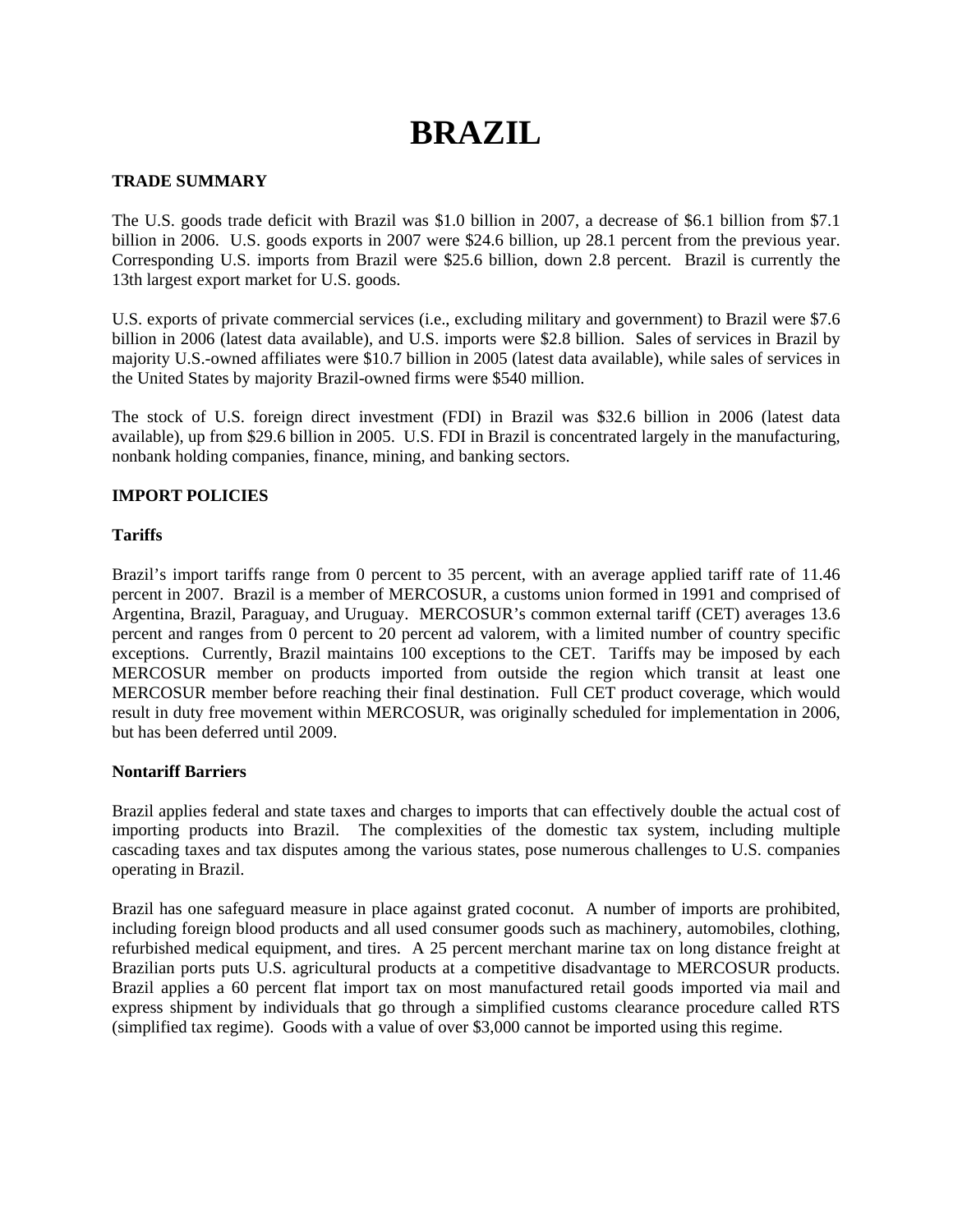#### **Import Licensing/Customs Valuation**

All importers must register with the Secretariat of Foreign Trade (SECEX) to access Brazil's "SISCOMEX" computerized trade documentation system. SISCOMEX registration requirements are onerous, including a minimum capital requirement; however, the new updated SISCOMEX system, installed in early 2007, has cut the wait time for import-export license processing almost in half. In addition, fees are assessed for each import statement submitted through SISCOMEX. Most imports into Brazil are covered by an "automatic import license" regime. Brazil's nonautomatic import licensing system covers imports of products that require authorization from specific ministries or agencies, such as beverages (Ministry of Agriculture), pharmaceuticals (Ministry of Health), and arms and munitions (National Defense Ministry). Although a list of products subject to nonautomatic import licensing procedures is published on the Brazilian Ministry of Development, Industry and Trade website, (http://[www.desenvolvimento.gov.br/arquivo/secex/conPorImportacao/AnuentesLInaoAuto.pdf\)](http://www.desenvolvimento.gov.br/arquivo/secex/conPorImportacao/AnuentesLInaoAuto.pdf), specific information related to nonautomatic import license requirements and explanations for rejections of nonautomatic import license applications are lacking. These measures have made importing into Brazil less transparent and more cumbersome for U.S. exporters.

U.S. companies continue to complain of onerous and burdensome documentation requirements, which are required before certain types of goods can enter Brazil - even on a temporary basis. For example, the Ministry of Health's regulatory agency, ANVISA, must approve product registrations for imported pharmaceuticals, medical devices, health and fitness equipment, cosmetics, and processed food products. Currently, the registration process at ANVISA takes about 3 months to 6 months for new versions of existing products, but can take over 6 months to register products new to the market. Registration of pharmaceutical products can take over 1 year, since ANVISA requires that a full battery of clinical testing be performed in Brazil, regardless of whether or not the drug already has FDA approval.

ANVISA implemented a regulation late in 2007 (Regulation 185) to comply with federal legislation (Law 10742 of 2003). This regulation requires companies to submit economic information (some of it proprietary) including projected worldwide pricing intentions, in order to register medical devices. Attempts by industry representatives to challenge this new requirement have been unsuccessful thus far, and no new devices have been registered since it was established. Implementation of such import measures not only delays entry of state-of-the-art U.S. pharmaceutical and medical products into the Brazilian market; it also renders it impossible for U.S. companies to demonstrate new-to-market goods at industry trade shows.

The United States has raised a concern with Brazil that the state of Rio de Janeiro administers the ICMS tax (a value added tax collected by individual states) in a way that provides a preferential tax advantage to a Brazilian soda ash supplier located within the state.

## **STANDARDS, TESTING, LABELING, AND CERTIFICATION**

#### **Sanitary and Phytosanitary Measures**

While some progress has been made in the area of sanitary and phytosanitary measures, significant issues remain that restrict U.S. agricultural and food exports. For example, due to concerns about Bovine Spongiform Encephalopathy (BSE), Brazil restricts U.S. beef imports despite World Organization for Animal Health (OIE) guidelines which specify that trade in all U.S. beef and beef products, with the exception of certain specified risk materials (SRMs), is safe. Brazil continues to prohibit the import of poultry and poultry products from the United States. Scientific justifications for these restrictions have not been provided. Brazil's ban on wheat from the States of Washington, Oregon, Idaho, California,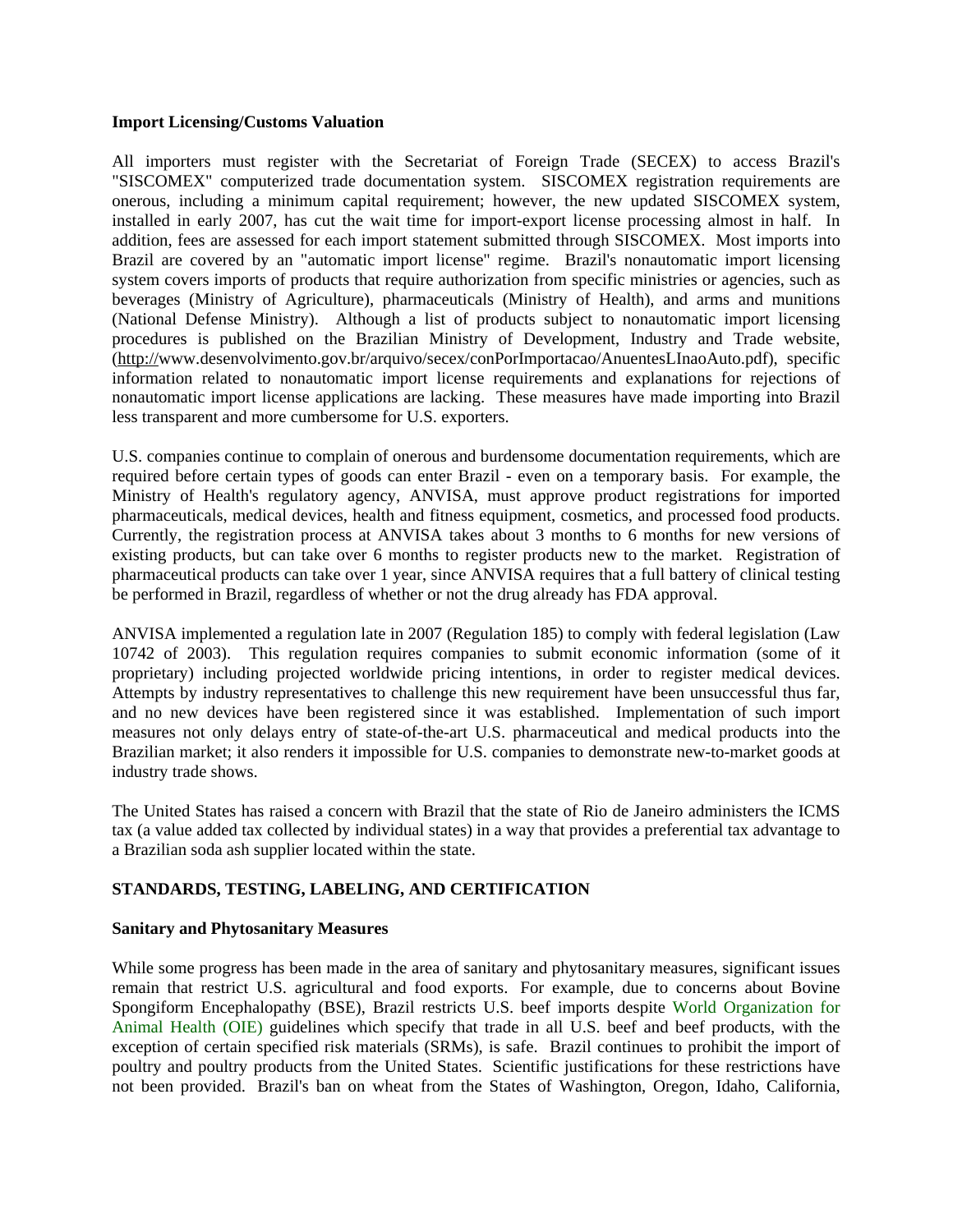Nevada, and Arizona due to phytosanitary concerns remains in place. The ban continues to adversely affect U.S. agricultural exports.

## **Biotechnology**

Law 11460 on March 21, 2007, amended several provisions of Brazil's first Biosafety Bill (Law 11105 of 2005). These amendments were intended to smooth the approval process for biotechnology products in Brazil. However, despite changes made in the procedures of the National Technical Commission on Biosafety (CTNBio) to approve individual biotechnology products (from requiring a two thirds vote to a simple majority), nearly all new approvals are subject to court injunctions. The requests for such injunctions are filed by anti-biotechnology groups inside and outside the government to stop approval of individual biotechnology products.

## **GOVERNMENT PROCUREMENT**

Law 8666 of 1993, which covers most government procurement other than informatics and telecommunications, requires nondiscriminatory treatment of all bidders regardless of the origin of the product or service. However, the Law's implementing regulations allow consideration of nonprice factors, giving preferences to certain goods produced in Brazil and stipulating local content requirements for eligibility for fiscal benefits. Decree 1070 of 1994, which regulates the procurement of information technology goods and services, requires federal agencies and parastatal entities to give preferences to locally produced computer products based on a complicated and nontransparent price/technology matrix. However, Brazil permits foreign companies that have established legal entities in Brazil to compete for procurement-related multilateral development bank loans and opens selected procurements to international tenders.

Brazil is not a signatory to the WTO Agreement on Government Procurement.

## **EXPORT SUBSIDIES**

In October 2007, Brazil restored tax breaks to exporters with the enactment of Law 11529 with the stated intention of helping industries hurt by the strengthening real. This Law allows certain Brazilian industrial sectors (textiles, furniture, ornamental stones, woodworking, leatherworking, shoes, leather goods, heavy and agricultural machinery manufacturers, apparel, and automotive goods – including parts) to apply tax credits under the social integration (PIS) and social security (COFINS) programs to the purchase of capital goods, both domestic and imported, to be used for manufacturing finished products. The Law also expands the government's program for exporting companies purchasing capital goods. To be exempt from paying the 9.25 percent PIS-COFINS tax on these purchases, companies must prove they derive at least 70 percent of their revenues from exportation. This benchmark was lowered to 60 percent for companies in the sectors covered by the legislation.

The government of Brazil offers a variety of tax, tariff, and financing incentives to encourage production for export and the use of Brazilian-made inputs in domestic production. For example, Brazil's National Bank for Economic and Social Development (BNDES) provides long-term financing to Brazilian industries through several different programs. The interest rates charged on this financing are customarily lower than the prevailing market interest rates for domestic financing. One BNDES program, FINAME, provides capital financing to Brazilian companies for, among other things, expansion and modernization projects as well as acquisition or leasing of new machinery and equipment. One goal of this program is to support the purchase of domestic over imported equipment and machinery. These programs can be used for financing capacity expansions and equipment purchases in industries such as steel and agriculture.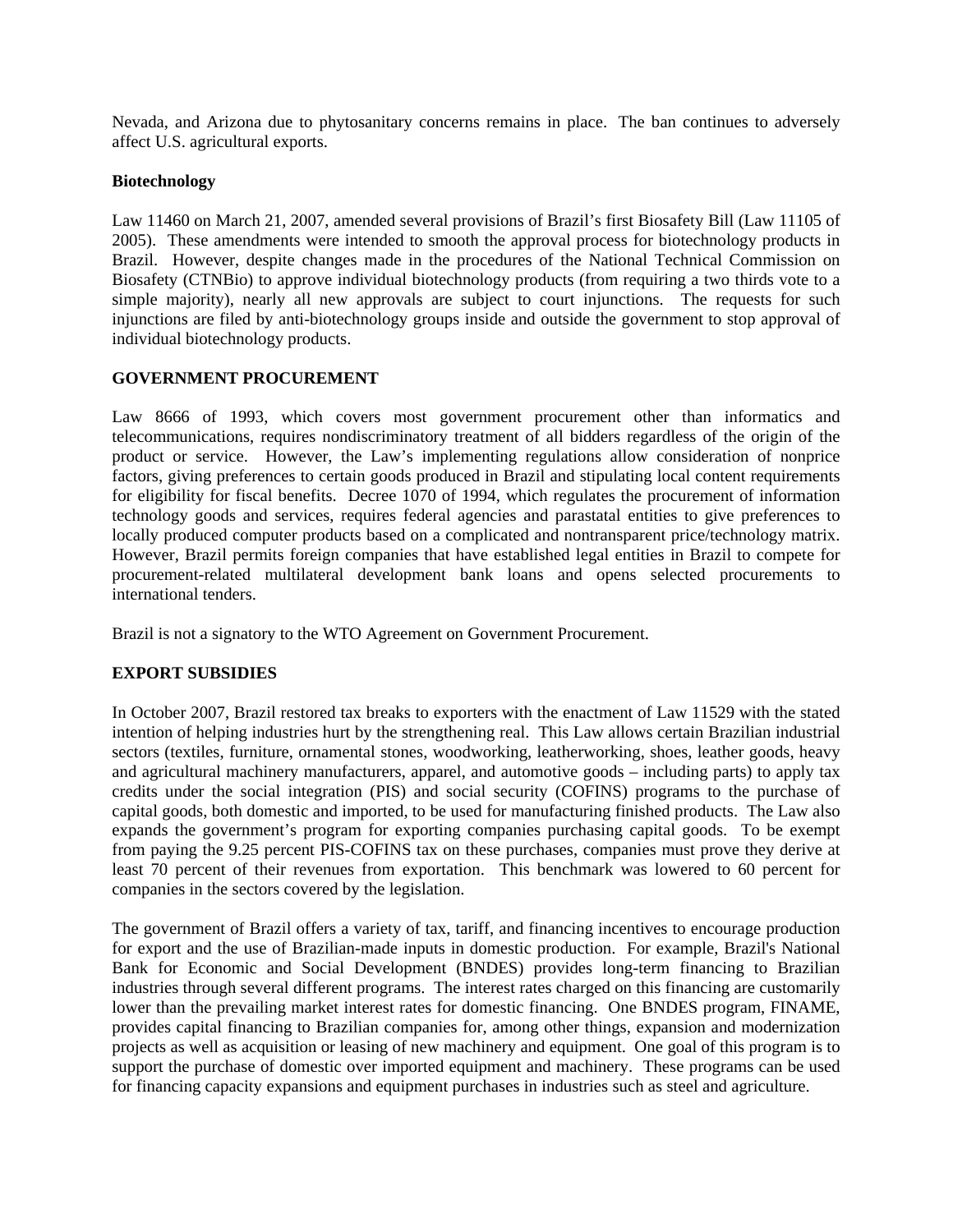Brazil's Special Regime for the Information Technology Exportation Platform (REPES) introduced in 2005 suspends PIS and COFINS taxes on goods and services imported by companies that commit to export software and information technology services to the extent that those exports account for over 80 percent of their annual gross income. The MP's Special Regime for the Acquisition of Capital Goods by Exporting Enterprises (RECAP) suspends these same taxes on new machines, instruments and equipment imported by companies that commit for a period of at least 3 years to export goods and services such that they account for at least 80 percent of their overall gross income during that time.

# **INTELLECTUAL PROPERTY RIGHTS (IPR) PROTECTION**

Brazil has made important progress in enhancing the effectiveness of intellectual property enforcement, particularly with respect to pirated audio-visual goods. Nonetheless, shortcomings in some areas of IPR protection and enforcement continue to represent barriers to U.S. exports and investment.

## **Patents and Trademarks**

The United States has raised concerns regarding Brazil's Law 10196 of 2001, which includes a requirement that National Health Surveillance Agency (ANVISA) approval be obtained prior to the issuance of a pharmaceutical patent. The implementation of this requirement is nontransparent and has contributed to an ongoing backlog in the issuance of patents. The United States is also concerned that this requirement singles out one particular product category for a set of procedural requirements, raising questions in connection with Article 27 of the WTO Agreement on Trade Related Intellectual Property Rights (TRIPS Agreement).

On May 4, 2007 Brazil issued a compulsory license for Merck Sharp & Dohme's anti-retroviral drug efavirenz (brand name: Stocrin) used in treating HIV/AIDS patients. The United States has urged Brazil, in advancing its national public health objectives, to engage in transparent and open discussions with patent holders and other stakeholders, in order to achieve good public health outcomes while preserving the incentive to innovate by protecting intellectual property.

Although Brazil's patent backlog remains high, estimated at between 130,000 and 150,000 applications, the national patent office has taken concrete steps to streamline processing, including an upgrade of its outdated computer system. Over the past 2 years it has increased the number of patent examiners over 200 percent and has plans to further increase the number of examiners from the current level of 255 to 360 full time examiners by the end of 2008, at the same time increasing median salaries 50 percent to retain experienced employees. By the end of 2008, INPI expects to increase its patent processing capacity from the current 20,000 applications per year to 30,000 per year. The government estimates that by the end of 2009, new patent applications will be adjudicated within 4 years, which would represent the end of the backlog. Brazil has also raised trademark approvals almost six-fold since 2003. In mid-2006, the National Institute of Industrial Property (INPI) instituted a new system of streamlined, paperless processing for trademarks. According to INPI, as a result of the new system, new trademark applications are now being initially processed within a maximum time frame of 12 months. The U.S. Patent and Trademark Office is working with INPI to help that agency in its modernization efforts.

The United States is also concerned about Brazil's protection against unfair commercial use of data generated in connection with obtaining marketing approval for pharmaceutical products. Law 10603 of 2002 on data confidentiality covers pharmaceuticals for veterinary use, fertilizers, agro-toxins, and their components and related products. The law does not cover pharmaceuticals for human use. If a human use pharmaceutical product is not commercialized within 2 years of the date of sanitary registration, third parties may request use of the data for registration purposes.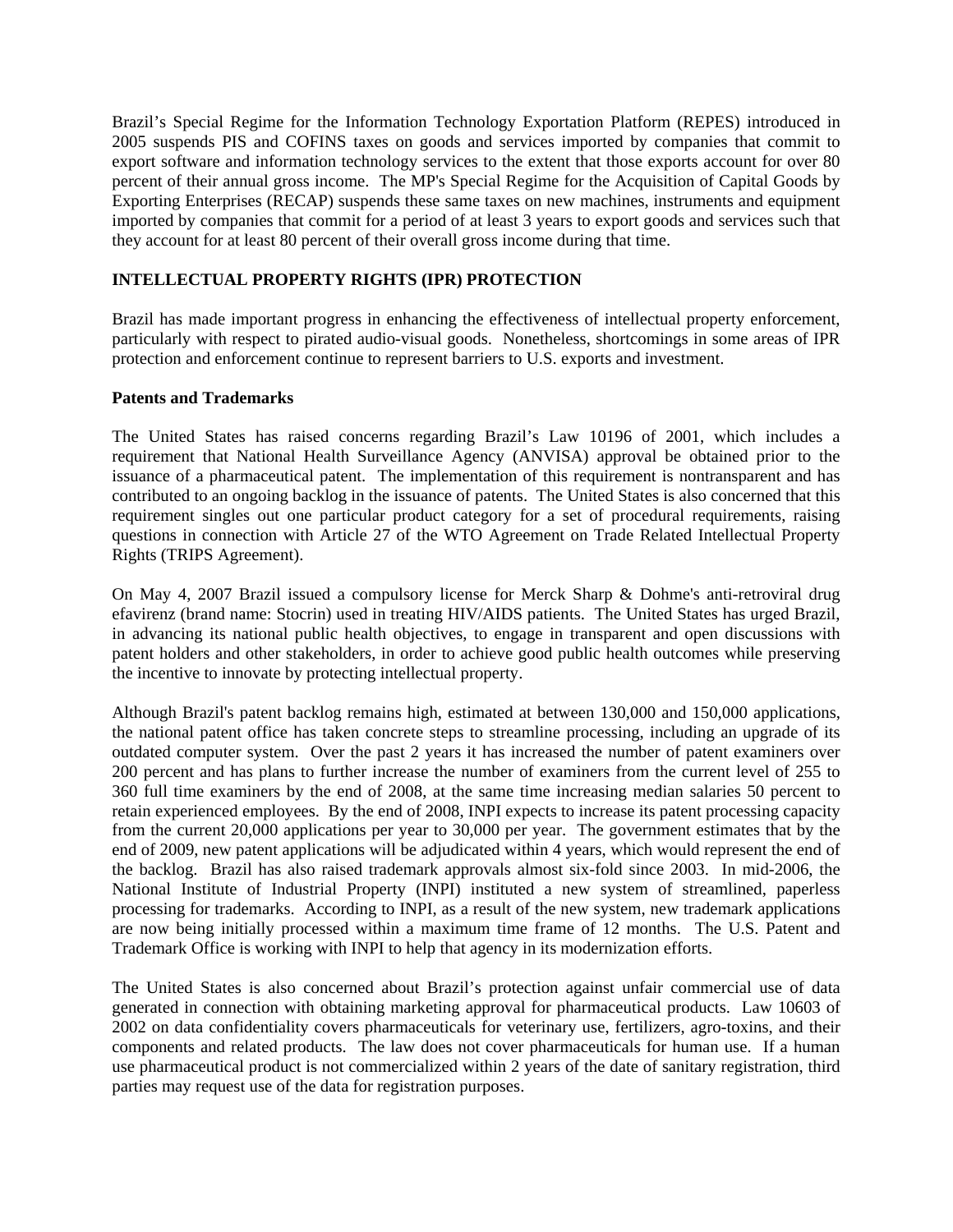# **Copyrights**

Brazil is not a party to the World Intellectual Property Organization Treaties on Copyright, and Performances and Phonograms.

Despite recent enforcement gains, piracy remains a serious problem. The International Intellectual Property Alliance (IIPA) estimates losses due to piracy of copyrighted materials in Brazil totaled at least \$849.6 million in 2007.

## **SERVICES BARRIERS**

#### **Audio Visual Services**

Brazil limits foreign ownership of cable and media companies and places some restrictions on foreign programming content. Foreign ownership of cable companies is limited to 49 percent, and the foreign owner must have a headquarters in Brazil and have had a presence in the country for the prior 10 years. Foreign cable and satellite television programmers are subject to an 11 percent remittance tax. The tax, however, can be avoided if the programmer invests 3 percent of its remittances in co-production of Brazilian audio-visual services. National cable and satellite operators are subject to a fixed title levy on foreign content and foreign advertising released on their channels. Law 10610 of 2002 limits foreign ownership in media outlets to 30 percent, including the print and "open broadcast" (noncable) television sectors. Open television companies are also subject to a regulation requiring that 80 percent of their programming content be domestic in origin.

Law 10454 of 2002 aims to promote the national film industry through creation of the National Film Agency (ANCINE) and through various regulatory measures. The Law imposes a fixed title levy on the release of foreign films in theaters, foreign home entertainment products, and foreign programming for broadcast television.

Remittances to foreign producers of audiovisual works are subject to a 25 percent income withholding tax. Brazilian distributors of foreign films are subject to a levy equal to 11 percent of their withholding taxes. This tax, called the CONDECINE (Contribution to the Development of a National Film Industry), is waived for the Brazilian distributor if the producer of the foreign audiovisual work agrees to invest an amount equal to 70 percent of the income withholding tax on their remittances in co-productions with Brazilian film companies. The CONDECINE tax is also levied on any foreign cinematographic or video phonographic advertisement. The fee may vary according to the advertising content and the transmission segment.

Brazil also requires that 100 percent of all films and television shows be printed locally. Importation of color prints for the theatrical and television markets is prohibited. Theatrical screen quotas for local films exist. Quotas on domestic titles for home video distributors, while not currently enforced, present another potential hindrance to commerce.